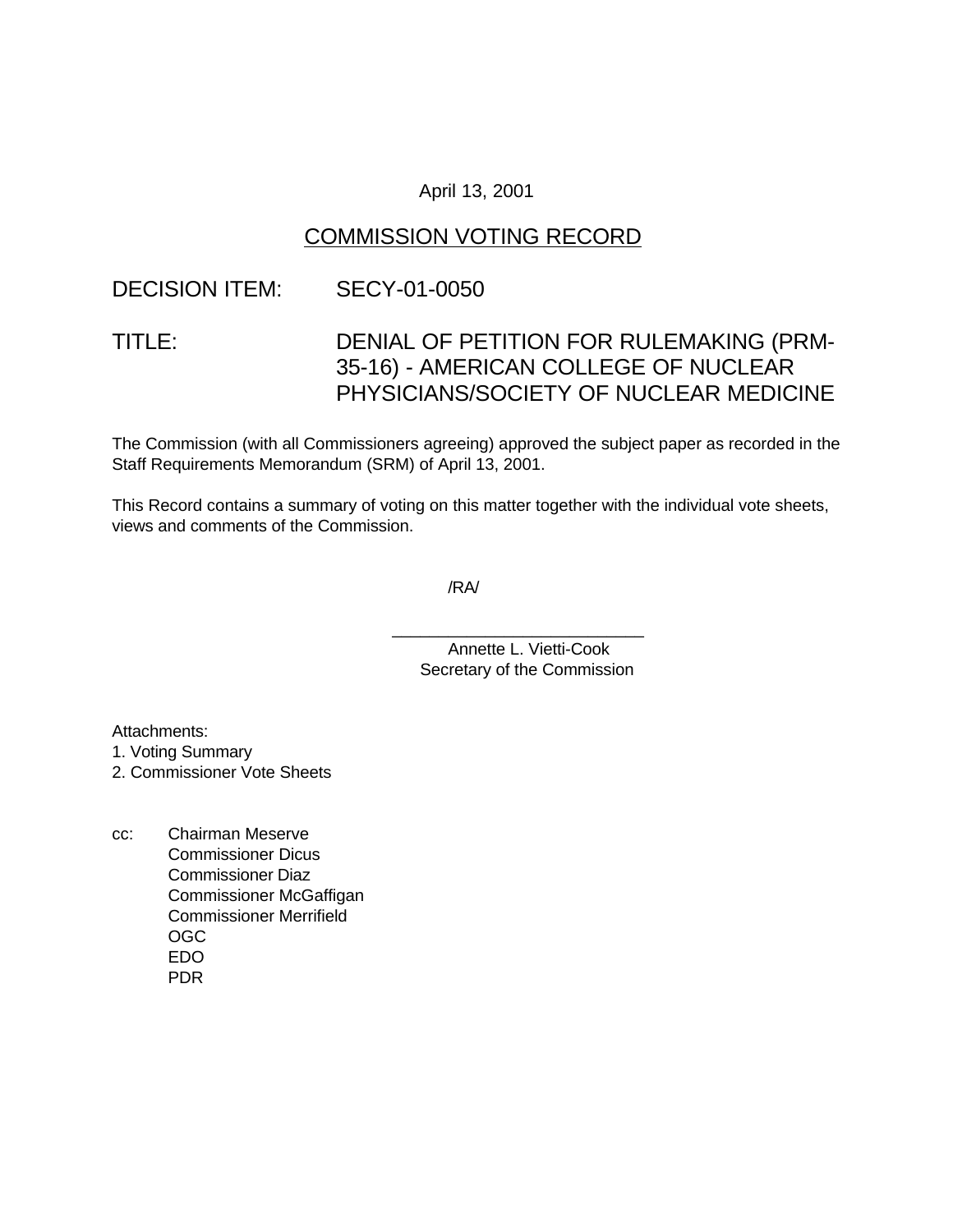## VOTING SUMMARY - SECY-01-0050

## RECORDED VOTES

|                      | <b>NOT</b><br>APRVD DISAPRVD ABSTAIN PARTICIP COMMENTS | DATE |         |
|----------------------|--------------------------------------------------------|------|---------|
| <b>CHRM. MESERVE</b> | $\mathsf{X}$                                           | X.   | 4/5/01  |
| <b>COMR. DICUS</b>   | X                                                      |      | 4/5/01  |
| COMR. DIAZ           | X                                                      |      | 4/6/01  |
| COMR. McGAFFIGAN X   |                                                        | X    | 3/26/01 |
| COMR. MERRIFIELD     | $\mathsf{X}$                                           |      | 3/30/01 |

### COMMENT RESOLUTION

In their vote sheets, all Commissioners approved the staff's recommendation and some provided additional comments. Subsequently, the comments of the Commission were incorporated into the guidance to staff as reflected in the SRM issued on April 13, 2001.

 $\overline{a}$